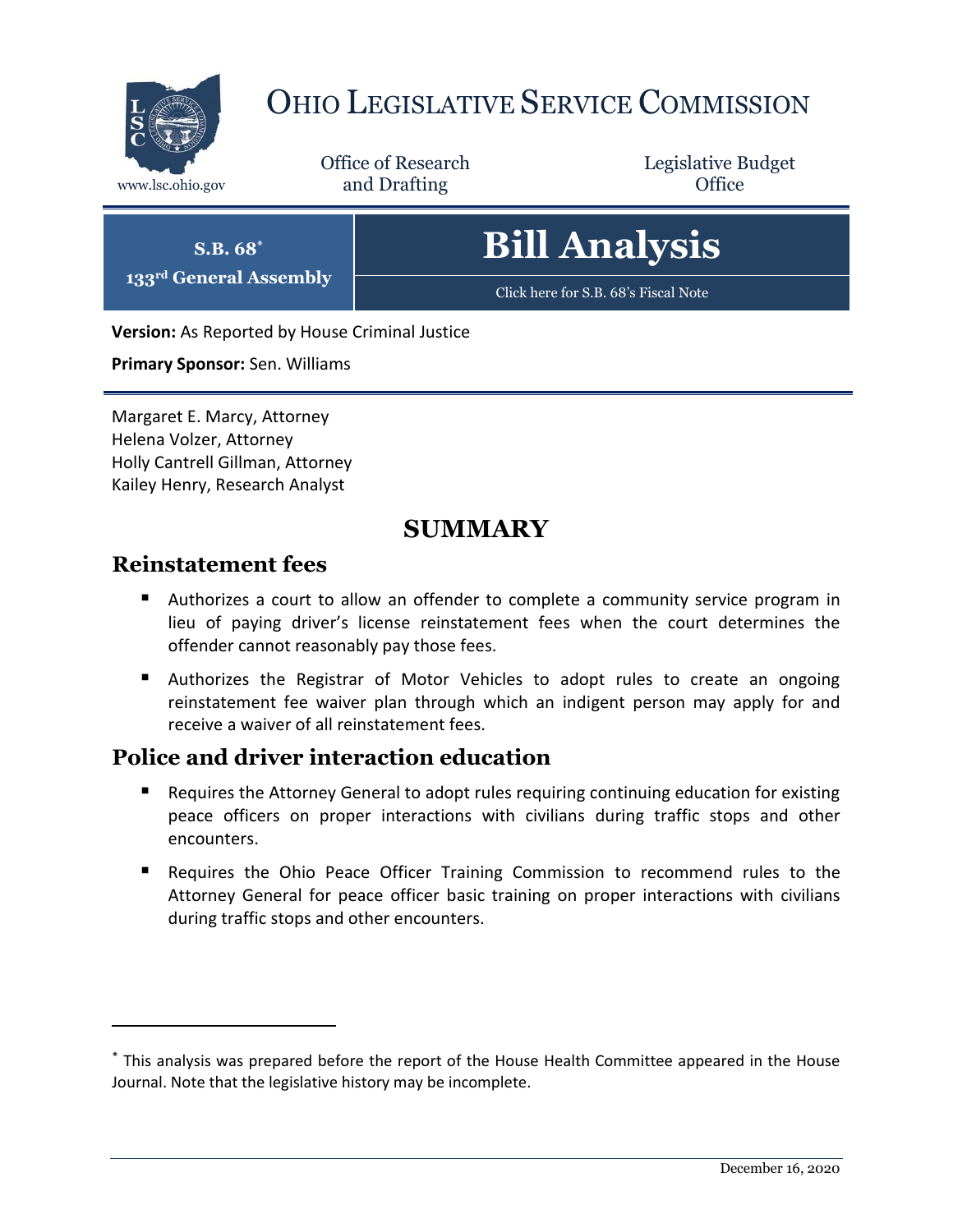- Requires the State Board of Education to adopt a model curriculum for high school students on proper interactions with peace officers during traffic stops and other encounters.
- Requires school districts and other public schools to use the State Board's model curriculum in at least one course required for high school graduation.
- Requires the Director of Public Safety to adapt the State Board's model curriculum for use in driver training programs and new driver instructional materials.

#### **Power of attorney for motor vehicle title transactions**

- Authorizes a motor vehicle dealer's employee or agent to serve as a witness (as opposed to only the dealer and the dealer's salesperson as under current law) to a power of attorney created for the purpose of transferring the title of a motor vehicle.
- Specifies that being "present" for witnessing a signature includes witnessing a signature via audio-visual conference technology.

#### **Commercial Driver's License medical examiner's certificates**

 Requires the Registrar to post information from a medical examiner's certificate, when required, on a commercial driver's license (CDL) holder's CDL information system driver record within ten calendar days of receipt of the medical certificate.

#### **BMV electronic and online transactions**

- Expands the services that the Registrar or a deputy registrar may provide electronically.
- Allows the Registrar and, with the Registrar's permission, a deputy registrar to offer any service or transaction (that they are authorized or required to conduct) online rather than in person.
- Requires any charges for the expanded service or transaction to be the same as the associated in-person transaction.
- **Allows the Registrar or deputy registrar to accept payment for such charges by an** electronic financial transaction device (i.e., a credit or debit card) and to pass along any associated costs to the person using that device.

## **Third-party administration of driver's license skills test**

- Authorizes the Director of Public Safety to allow a third party to administer the driver's license skills test.
- Requires any test administered by a third party to be substantially the same as the test administered by the Bureau of Motor Vehicles (BMV).
- Establishes quality control provisions that must be included in any contract between the Director and a third party authorized to conduct the driver's license skills test.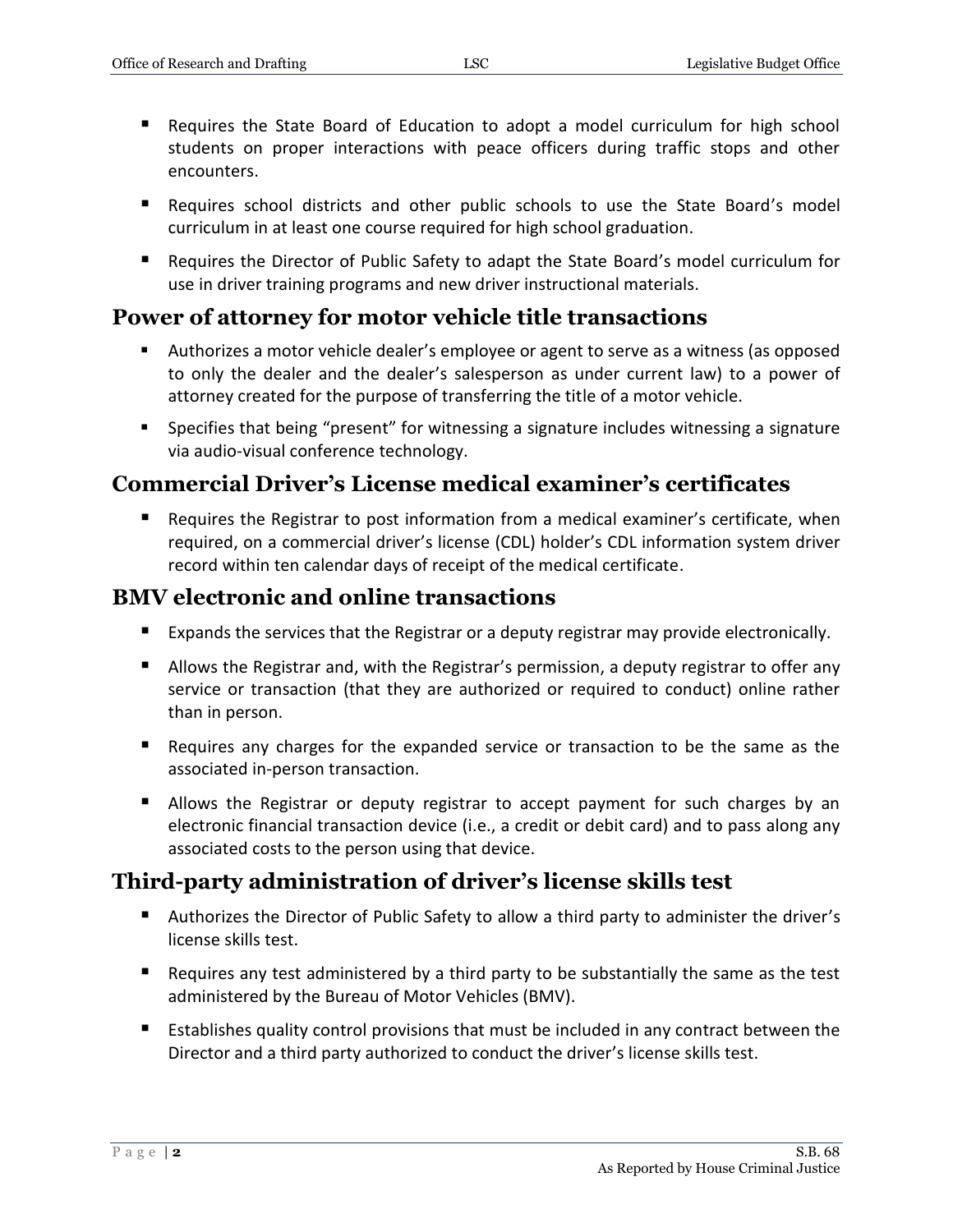## **Abbreviated driver training**

 Exempts an adult applicant for an initial driver's license who fails the road or maneuverability test from the requirement to complete the adult abbreviated driving training course if, within the 12 months prior to application, the applicant has completed a driver training course.

## **Reprints**

- Authorizes a person who holds a valid Ohio credential (i.e., a learner's permit, driver's license, commercial driver's license, motorcycle operator's permit, motorized bicycle license, or state identification card) issued after July 2, 2018, to obtain an exact reprint of that Ohio credential.
- **E** Requires the Registrar to conduct transactions for a reprint Ohio credential online via the BMV website within 180 days after the effective date of the bill.
- **Specifies the appearance and cost of the reprint and requires an applicant to certify that** the applicant's current Ohio credential has been lost, destroyed, or mutilated and to provide identifying information, as required by the Registrar.

## **Eight-year renewal cycle**

- Authorizes a person between 21 and 65 to apply for and renew an Ohio commercial driver's license, driver's license (motor vehicles and motorcycles), a motorcycle operator's endorsement, or a motorized bicycle license on an eight-year renewal cycle.
- Authorizes a person, regardless of age, to request and renew an Ohio identification card on an eight-year renewal cycle.
- Makes the cost of an eight-year license, endorsement, or card twice the cost of a fouryear license, endorsement, or card, minus \$1.
- Makes the eight-year renewal option available on and after July 1, 2021.

## **Orthotics and prosthetics licensure for unique qualifications**

- **Permits the Ohio Occupational Therapy, Physical Therapy, and Athletic Trainers Board to** issue an orthotics, prosthetics, or orthotics and prosthetics license to an applicant with unique and exceptional qualifications.
- Requires the Board to adopt rules establishing requirements for an applicant to be eligible for a license because of the applicant's unique and exceptional qualifications, including standards for satisfactory evidence that demonstrate the applicant's qualifications through the applicant's education, experience, or training.
- Requires the Orthotics, Prosthetics, and Pedorthics Advisory Council to issue recommendations to the Board on requirements to issue a license to an applicant with unique and exceptional qualifications.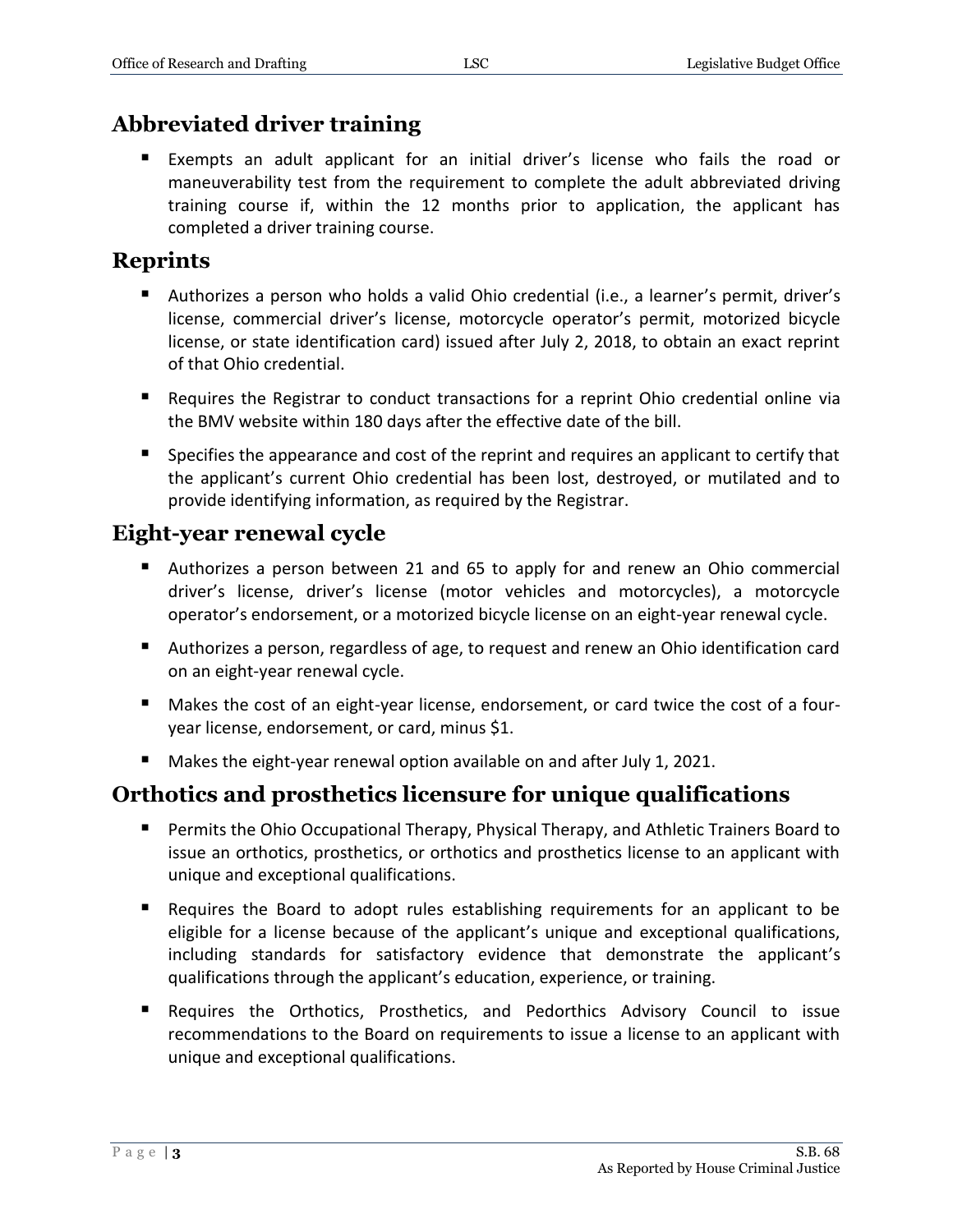# **TABLE OF CONTENTS**

## **DETAILED ANALYSIS**

## <span id="page-3-0"></span>**Reinstatement fees**

#### <span id="page-3-1"></span>**Community service in lieu of driver's license reinstatement fees**

The bill authorizes a municipal or county court to allow an offender to perform community service in lieu of paying driver's license reinstatement fees when the court determines that the offender cannot reasonably pay those fees. $1$  When an offender completes the community service, the court must provide documentation of that completion. Additionally,

 $1$  The bill also applies to reinstatement fees for a commercial driver's license or permit or nonresident operating privilege.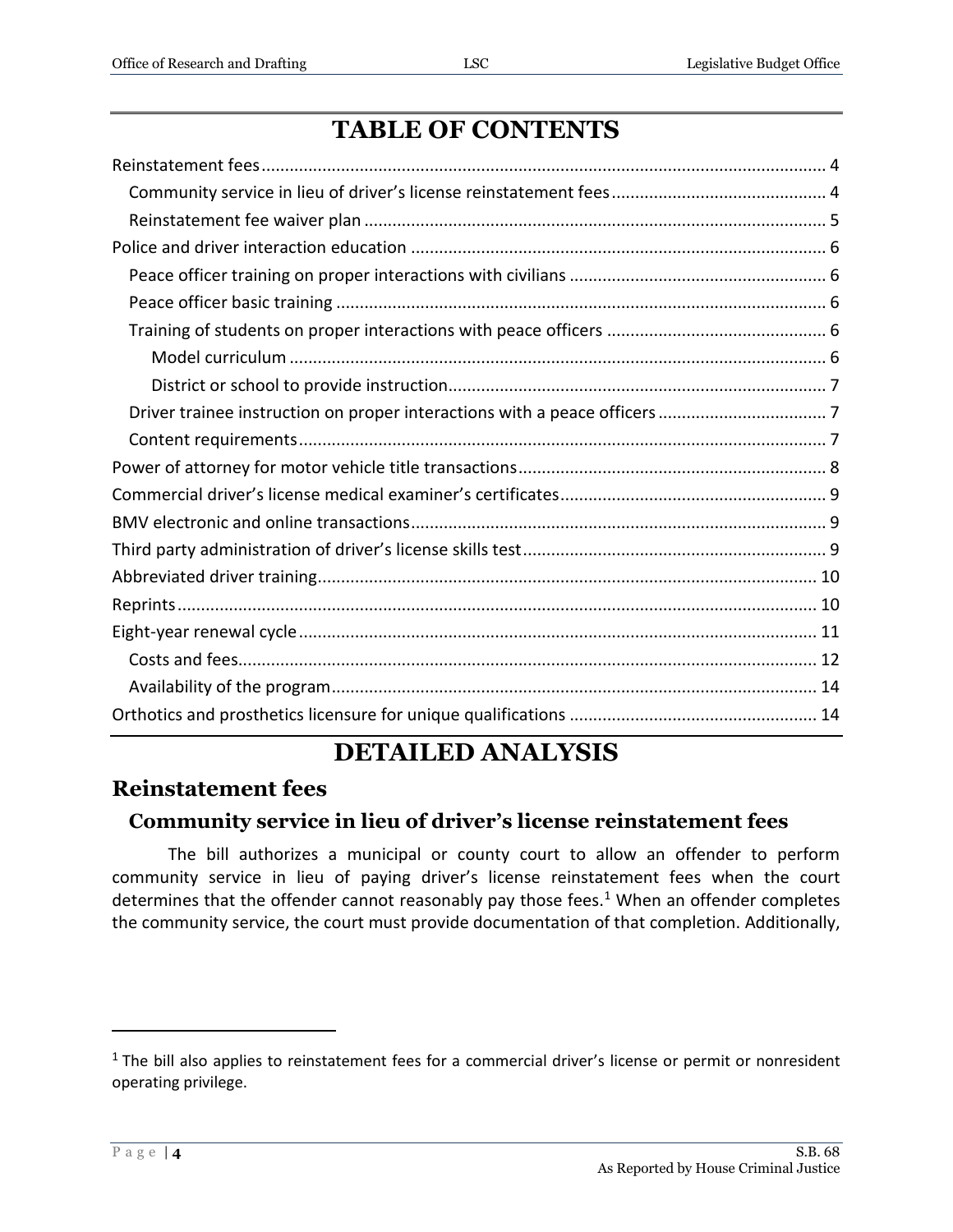an offender who is seeking license reinstatement must present that documentation to the Registrar of Motor Vehicles.<sup>2</sup>

Under current law, payment of reinstatement fees is required before the Registrar will reinstate a suspended driver's license. The Registrar generally is prohibited from reinstating a driver's license until the person has paid all reinstatement fees and has complied with all other conditions (typically court-mandated) for each license suspension.<sup>3</sup> Currently, when a municipal or county court determines that an offender cannot reasonably pay reinstatement fees, the court may establish an installment payment plan or a payment extension plan for the offender.<sup>4</sup>

## <span id="page-4-0"></span>**Reinstatement fee waiver plan**

The bill authorizes the Registrar, with the Director of Public Safety's approval, to adopt rules creating a reinstatement fee waiver plan managed by the Bureau of Motor Vehicles (BMV). The plan permits an indigent person to apply for and receive a waiver of all reinstatement fees. An indigent person, for purposes of the waiver plan, is a person who participates in one of the following programs:

- 1. The Supplemental Nutrition Assistance Program (SNAP);
- 2. The Medicaid Program;
- 3. The Ohio Works First Program;
- 4. The Supplemental Security Income Program; or
- 5. The U.S. Department of Veterans Affairs Pension Benefit Program.<sup>5</sup>

The rules creating the plan may establish any of the following:

- 1. The form of the application;
- 2. The documentation required to prove the applicant is indigent;
- 3. A process for recording the applicant's driving privileges as "valid" after the waiver of the reinstatement fees; and
- 4. Any other requirements or procedures the Registrar determines are necessary for implementation of the plan.<sup>6</sup>

 $2$  R.C. 4510.10(C)(2).

 $3$  R.C. 4510.10(A) and (B).

 $4$  R.C. 4510.10(C)(1) and (D) through (F).

 $5$  R.C. 4510.10(A)(2).

 $6$  R.C. 4510.10(G)(1)(b) and (G)(3).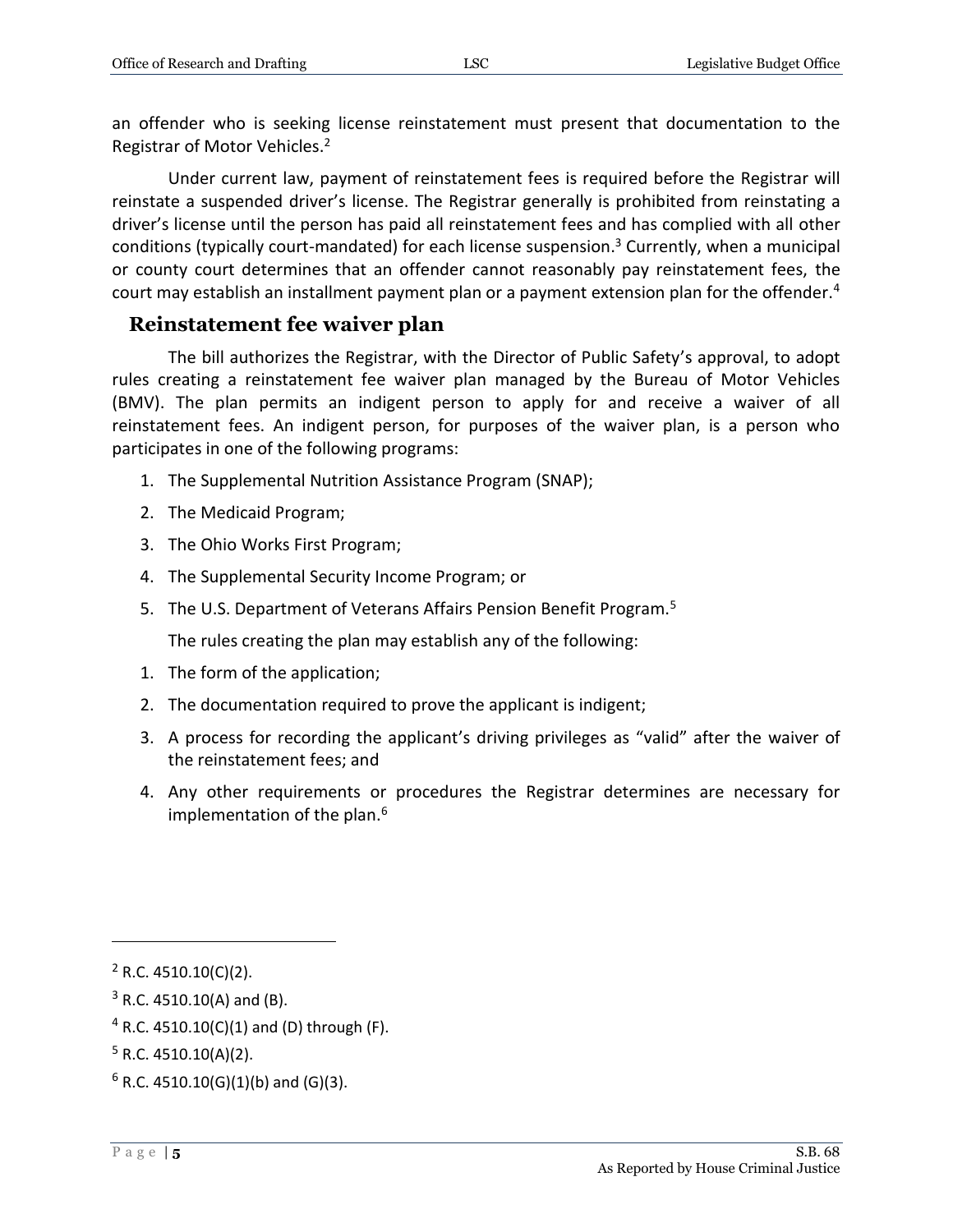Under current law, the Registrar is authorized to create a reinstatement fee installment plan managed by the BMV, similar to the court-managed reinstatement fee installment payment plan.<sup>7</sup>

## <span id="page-5-0"></span>**Police and driver interaction education**

#### <span id="page-5-1"></span>**Peace officer training on proper interactions with civilians**

Under the bill, the Attorney General, with the advice of the Ohio Peace Officer Training Commission, must adopt as part of the minimum standards for continuing professional training rules requiring a peace officer to complete training on proper interactions with civilians during traffic stops and other in-person encounters. $8$  The training must include certain specified content, as shown in the table below. It also must be offered in an online format, although other additional formats are permitted. The Attorney General may adopt additional requirements or procedures necessary for proper implementation of these provisions.<sup>9</sup>

Under continuing law, the Peace Officer Training Commission may direct existing peace officers to complete up to 24 hours of continuing professional training each calendar year. As described above, the bill expands the list of permissible types of continuing professional training to include officer interactions with civilians. However, all peace officer continuing professional training is contingent on funding.<sup>10</sup>

#### <span id="page-5-2"></span>**Peace officer basic training**

The bill also requires the Ohio Peace Officer Training Commission to recommend rules to the Attorney General establishing procedures and requirements for a portion of peace officer basic training on proper interactions with civilians during traffic stops and other in-person encounters. The content of the training, which is set forth in the table below, must mirror that of the rules for continuing professional training.<sup>11</sup>

#### <span id="page-5-3"></span>**Training of students on proper interactions with peace officers**

#### **Model curriculum**

<span id="page-5-4"></span>The bill requires the State Board of Education, in collaboration with the Director of Public Safety, to develop a model curriculum for instruction in grades 9-12 on proper interactions with peace officers during traffic stops and other in-person encounters. In so doing, the State Board and Director may consult with any interested party, including a volunteer work

 $7$  R.C. 4510.10(G)(1)(a) and (G)(2).

 $8$  R.C. 109.803(B)(4).

 $9$  R.C. 109.803(B)(4).

 $10$  R.C. 109.803(A)(1).

 $11$  R.C. 109.73(A)(15).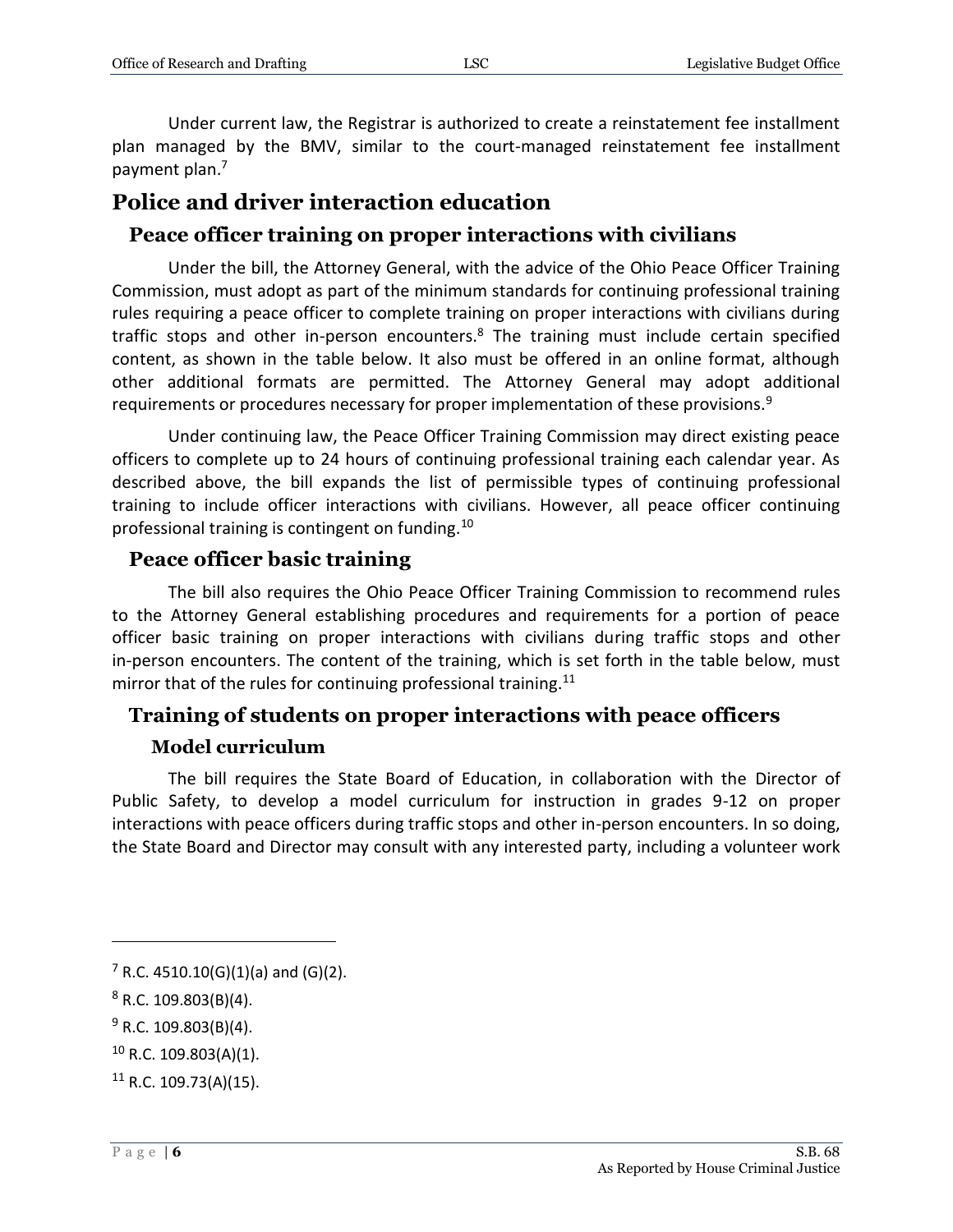group convened to make recommendations regarding the instruction. A reasonable period for public comment must be provided before the curriculum is finalized.<sup>12</sup>

The model curriculum must include certain specified content, as shown in the table below.

#### **District or school to provide instruction**

<span id="page-6-0"></span>Using the model curriculum developed by the State Board, all school districts and other public schools must instruct students in grades 9-12 on proper interactions with peace officers. The instruction must be included in one more of the courses already required for graduation. After soliciting input from local law enforcement, driver training schools, and the community, a district or school may modify the curriculum to more appropriately serve the needs of its students.<sup>13</sup>

#### <span id="page-6-1"></span>**Driver trainee instruction on proper interactions with a peace officers**

The Director of Public Safety must adapt the State Board's model curriculum (described above) so that it is appropriate for the instructional methods of driver training schools. The materials must contain the same specified content and be included in the classroom portion of all online and traditional driver training programs.

In addition, the bill requires the Director to include a separate section on proper interactions with a peace officer in the reference document for the material covered in the written temporary permit and drivers' license examinations. The instruction must be adapted from the model curriculum so that it is appropriate for new drivers.<sup>14</sup> Under continuing administrative law, the Digest of Motor Vehicle Laws is the official reference document for those examinations.<sup>15</sup>

#### <span id="page-6-2"></span>**Content requirements**

The following table shows the content requirements for instruction of new and existing peace officers,<sup>16</sup> high school students,<sup>17</sup> and driver trainees.<sup>18</sup>

- $17$  R.C. 3301.0721(B)(1) and (2).
- <sup>18</sup> R.C. 4508.022.

 $12$  R.C. 3301.0721(B).

<sup>13</sup> R.C. 3313.6025, 3314.03(A)(11)(d), 3326.11, and 3328.24.

<sup>14</sup> R.C. 4508.022.

<sup>&</sup>lt;sup>15</sup> See Ohio Administrative Code 4501:1-1-08(A).

<sup>16</sup> R.C. 109.803 and 109.73.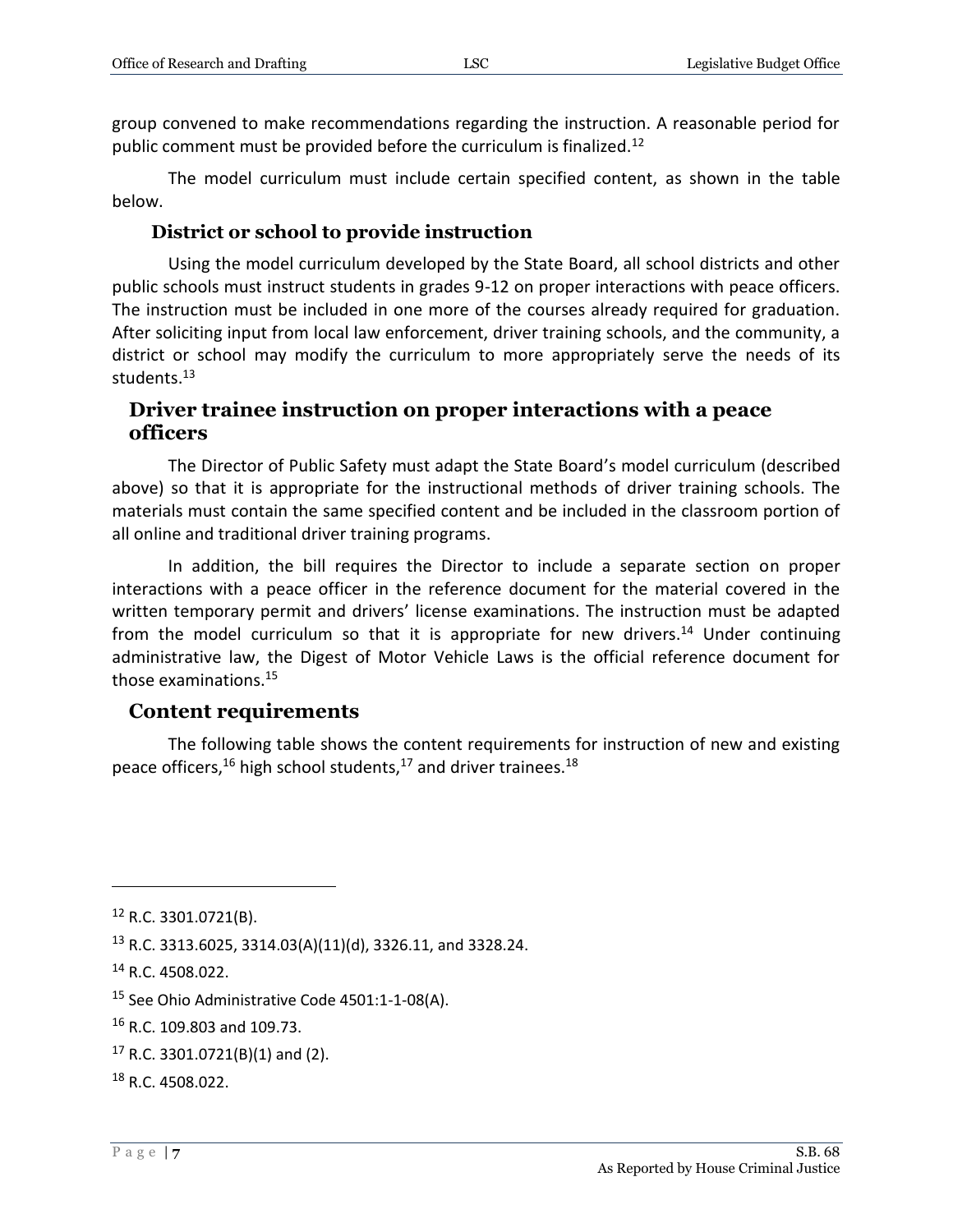| <b>Title</b>                                                                                                                                                    |                       |                                                    |  |  |  |
|-----------------------------------------------------------------------------------------------------------------------------------------------------------------|-----------------------|----------------------------------------------------|--|--|--|
| <b>Content requirements</b>                                                                                                                                     | <b>Peace officers</b> | <b>High school students</b><br>and driver trainees |  |  |  |
| Rights related to when a peace officer may require<br>that person to exit a vehicle                                                                             | ✓                     |                                                    |  |  |  |
| Constitutional protections from illegal search and<br>seizure during an interaction with an officer                                                             | ✓                     |                                                    |  |  |  |
| Rights of a passenger during a traffic stop                                                                                                                     | ✓                     |                                                    |  |  |  |
| The right of a citizen to record an encounter with a<br>peace officer                                                                                           |                       |                                                    |  |  |  |
| Proper interactions between peace officers and<br>civilians                                                                                                     | ✓                     | ✓                                                  |  |  |  |
| Information on which individuals are peace officers,<br>and their duties and responsibilities                                                                   |                       | ✓                                                  |  |  |  |
| Questioning and detention laws, including any that<br>require proof of identity, and consequences for<br>failure to comply with the laws                        |                       | ✓                                                  |  |  |  |
| A person's rights during an interaction with a peace<br>officer                                                                                                 |                       |                                                    |  |  |  |
| Demonstrations and role-play in classroom setting,<br>to allow better understanding of how interactions<br>between officers and civilians can and should unfold |                       |                                                    |  |  |  |

## <span id="page-7-0"></span>**Power of attorney for motor vehicle title transactions**

The bill authorizes a motor vehicle dealer's employee or agent to serve as a witness to a power of attorney created for the purpose of transferring the title of a motor vehicle. A "transfer of title" for a motor vehicle includes both an application for a certificate of title and the assignment of a certificate of title to another person. Under current law, only the motor vehicle dealer or the dealer's salesperson may serve as a witness for these limited power of attorney forms (they exist only for the transfer of title for a motor vehicle).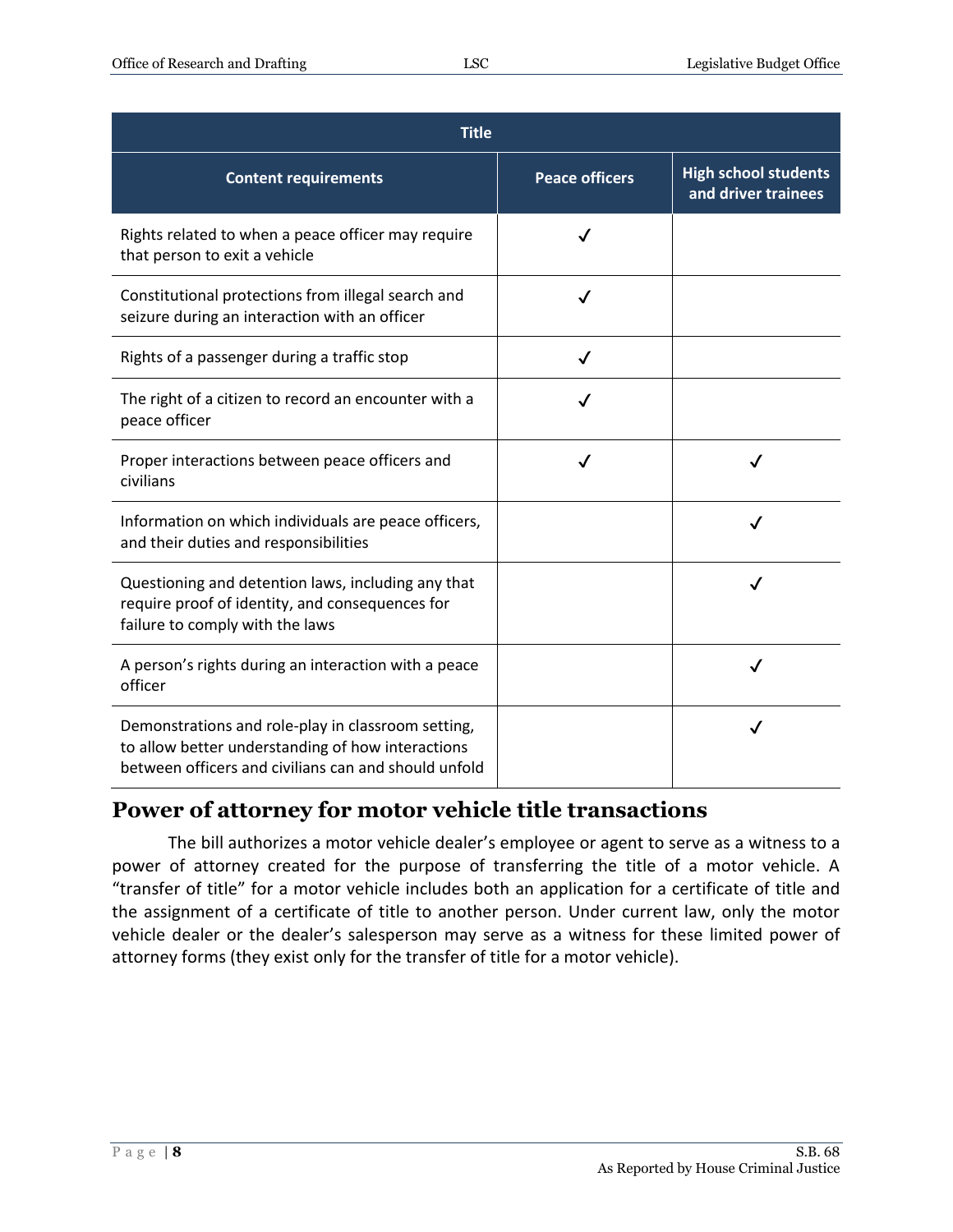Additionally, the bill specifies that "presence" as a witness includes witnessing a signature via audio-visual conference technology. Current law requires a witness to be physically present in order to witness the signing of a power of attorney.<sup>19</sup>

#### <span id="page-8-0"></span>**Commercial driver's license medical examiner's certificates**

The bill requires the Registrar to post information from a medical examiner's certificate, if applicable, on a commercial driver's license (CDL) holder's CDL information system driver record within ten calendar days of receipt of the medical certificate. Current law instead requires the Registrar to do so within ten business days of issuing the CDL.<sup>20</sup>

#### <span id="page-8-1"></span>**BMV electronic and online transactions**

The bill authorizes the Registrar and a deputy registrar, with the Registrar's permission, to offer expanded electronic services and online transactions for customers of the BMV and the deputy registrar offices. Expanded electronic services include options such as self-service kiosks in the physical deputy registrar offices while online transactions include options such as renewing a driver's license online.<sup>21</sup> Under current law, electronic services and online transactions include allowing a person to renew his or her motor vehicle registration online and members of the military and their families may renew their drivers' licenses online.<sup>22</sup>

Related to the expansion of electronic and online services, the Registrar may establish a convenience fee for electronic services. Although it is unclear if a convenience fee can be charged for online services. And related to both electronic services and online transactions, the Registrar and a deputy registrar may accept payment through a financial transaction device (i.e., a credit or a debit card). If accepting payment by the device incurs any extra cost for the Registrar or the deputy registrar, they may pass along that cost to the customer using the device. $23$ 

## <span id="page-8-2"></span>**Third party administration of driver's license skills test**

The bill authorizes the Director of Public Safety to allow third parties to administer the driver's license skills test. In administering the test, the third party must use the same skills test as otherwise would be administered by the Bureau of Motor Vehicles. Before an authorized third party may administer the test, it must enter into an agreement with the Director that does all of the following:

1. Allows the Director (or the Director's representative) to conduct random examinations, inspections, and audits of the third party;

<sup>19</sup> R.C. 4505.071.

 $20$  R.C. 4506.13(C)(4).

<sup>21</sup> R.C. 4501.025 and 4501.027.

<sup>22</sup> R.C. 4503.102; R.C. 4507.18, not in the bill.

<sup>23</sup> R.C. 4501.025(B) and 4501.027.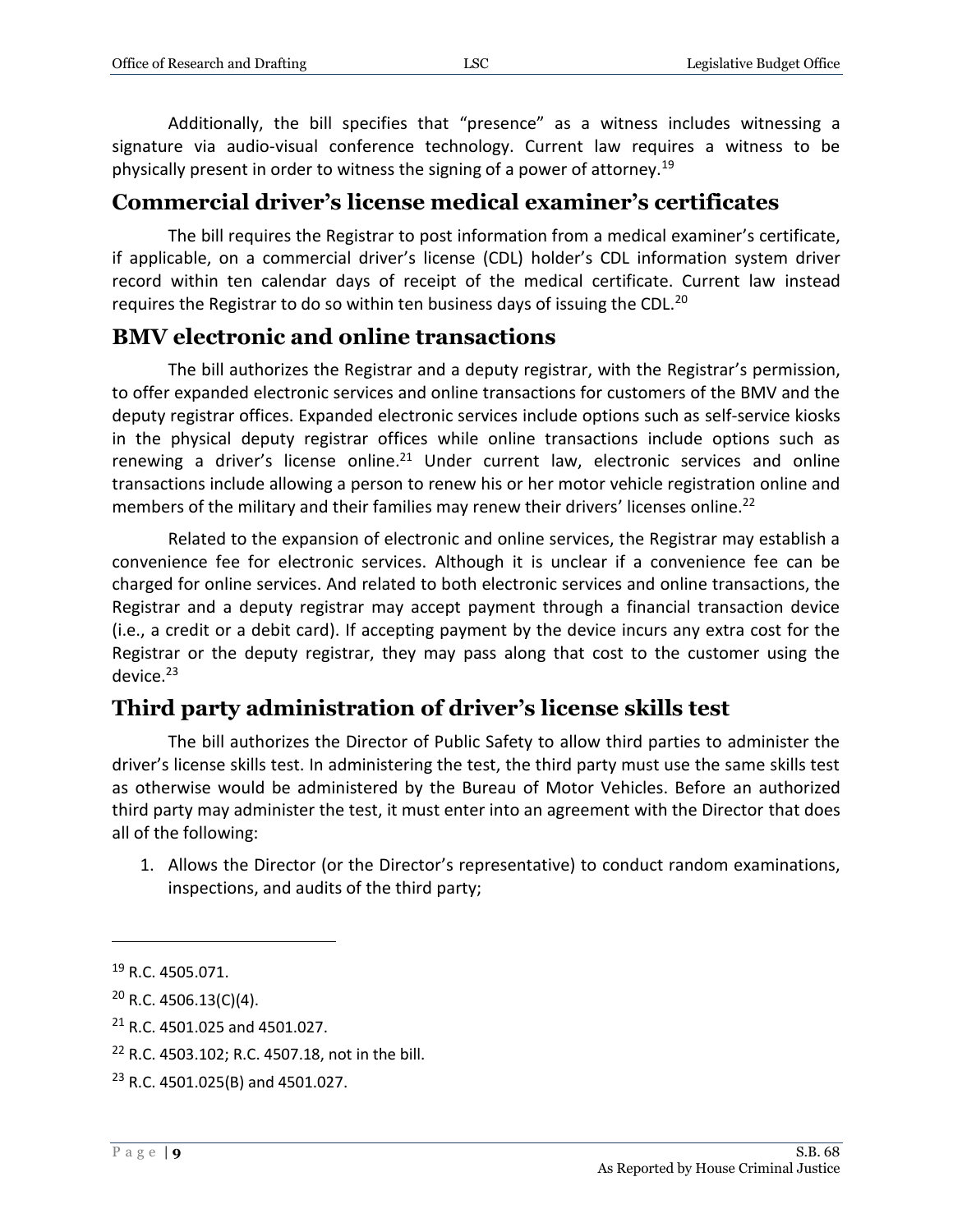- 2. Requires the third party's administrators to meet the same qualifications and training standards as Department of Public Safety (DPS) examiners;
- 3. Requires the third party to use designated road test routes preapproved by the Director;
- 4. If the third party is a driver training school, prohibits a skills test examiner from administering the test to an applicant trained by that examiner;
- 5. Establishes appropriate documentation and communication between the third party and DPS regarding who has attempted the skills test with the third party and whether the person successfully completed the test;
- 6. Reserves to DPS the right to take prompt and appropriate remedial actions against the third party and its examiners if they fail to comply with the state standards or agreement.<sup>24</sup>

Under current law, only DPS (through the BMV, certain deputy registrars, and the state highway patrol) is authorized to administer the skills test for a standard driver's license.<sup>25</sup> However, the Director is authorized to allow third parties to administer the skills test for a commercial driver's license.<sup>26</sup>

#### <span id="page-9-0"></span>**Abbreviated driver training**

The bill exempts an adult applicant for an initial driver's license who fails the skills test from the requirement to complete the adult abbreviated driving training course if, within the 12 months prior to application, the applicant has completed a driver training course. Current law generally exempts adult applicants from taking a driver training course. However, if the adult fails the skills test on the first attempt, the adult must take an abbreviated driver training course.<sup>27</sup> In certain instances, an applicant completes the full driver training course while still a minor, but waits to attempt the skills test until he or she is 18. If that applicant fails the skills test, under current law, he or she is required to take the abbreviated course, despite having successfully completed the more extensive training.

#### <span id="page-9-1"></span>**Reprints**

The bill authorizes any person with an Ohio credential issued after July 2, 2018, to apply online to obtain an exact reprint of that Ohio credential. A person may apply for the reprint if the person's current Ohio credential is lost, destroyed, or mutilated. An Ohio credential is a temporary instruction permit, a driver's license, a commercial driver's license, a motorcycle operator's license, a motorized bicycle license, or a state identification card. A reprint is an exact copy of the replaced Ohio credential and expires on the same date as the replaced Ohio

<sup>24</sup> R.C. 4507.112.

<sup>&</sup>lt;sup>25</sup> R.C. 4507.11.

<sup>&</sup>lt;sup>26</sup> R.C. 4506.09, not in the bill.

<sup>27</sup> R.C. 4507.21(C) and 4508.02(F).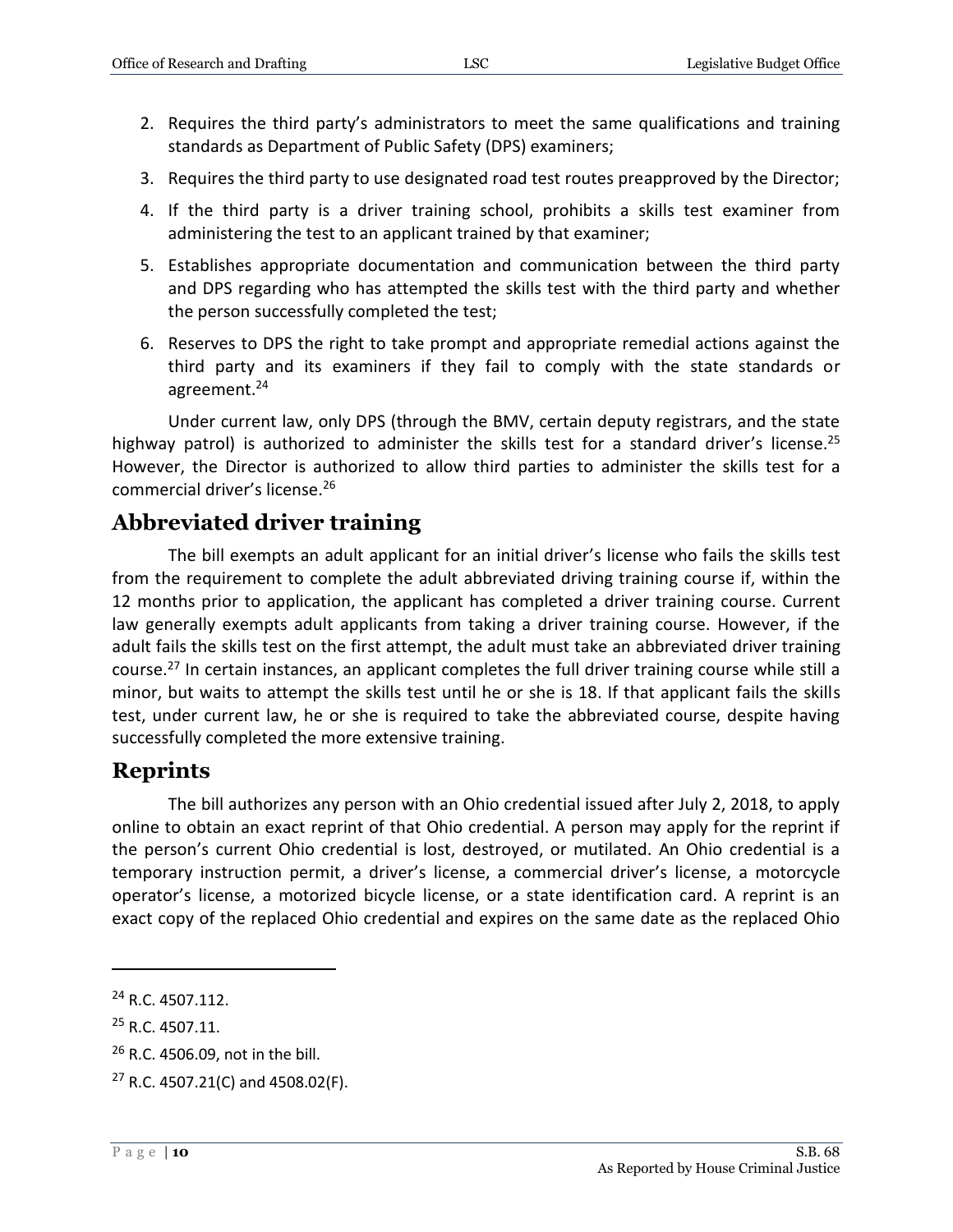credential. A person may obtain one reprint between the time of issuance and renewal or between renewals of his or her current Ohio credential.<sup>28</sup>

In order to apply for a reprint online, an applicant must certify that his or her current Ohio credential is lost, damaged, or mutilated, provide identifying information, and include a financial transaction device number to pay the applicable fees. A reprint costs the same amount as a duplicate of the Ohio credential that it replaces would cost, along with a BMV \$5 service fee.<sup>29</sup> If a person claims to have to have lost his or her Ohio credential in order to obtain a reprint for nefarious purposes, the offense is a first degree misdemeanor.<sup>30</sup>

Upon receipt of a completed application, the Registrar must issue the applicant a reprint, provided the person is eligible for the reprint (e.g., the applicant was not previously issued a reprint, the applicant can sufficiently prove his or her identity). If the applicant does not qualify for a reprint, the Registrar must notify the applicant why the application was denied.<sup>31</sup>

Within 180 days of the effective date of the bill, the Registrar must make the reprint application process available through electronic means on the BMV website. Reprints will be available only through the online application.<sup>32</sup> Continuing law also allows a person whose Ohio credential is lost, destroyed, or mutilated to apply in person at a deputy registrar office for a replacement Ohio credential (known as a duplicate).<sup>33</sup>

#### <span id="page-10-0"></span>**Eight-year renewal cycle**

Under current law, most driver's licenses (commercial and standard), motorcycle licenses, motorcycle operator's endorsements, motorized bicycle licenses, and identification cards are renewable every four years. That is, when issued, the license or card has an expiration date that is on the licensee's or cardholder's birthday, four years after the date of issuance. There are a couple of exceptions to the rule, for instance: licenses issued to a person under 21, certain commercial driver's licenses with a hazmat endorsement, or identification cards issued to a person who is permanently and irreversibly disabled.<sup>34</sup>

The bill creates the option for anyone between the ages of 21 and 65 to apply for and renew a commercial driver's license, a standard driver's license, a motorcycle license, a motorcycle operator's endorsement, or a motorized bicycle license on an eight-year renewal cycle. The bill does not require any person to use the eight-year renewal cycle and allows an

 $\overline{a}$ 

 $31$  R.C. 4507.40(E).

<sup>32</sup> R.C. 4507.40(B).

<sup>33</sup> R.C. 4506.08, 4507.23, 4507.30, and 4507.52; R.C. 4506.07, 4507.06, and 4507.51, not in the bill.

 $34$  R.C. 4506.14(A)(3) and (4), 4507.09(B), and 4507.52(A)(8)(b).

 $28$  R.C. 4507.40(A) through (C).

<sup>&</sup>lt;sup>29</sup> R.C. 4507.40(D); conforming changes in R.C. 4506.08, 4507.23, and 4507.52.

<sup>30</sup> R.C. 4507.30.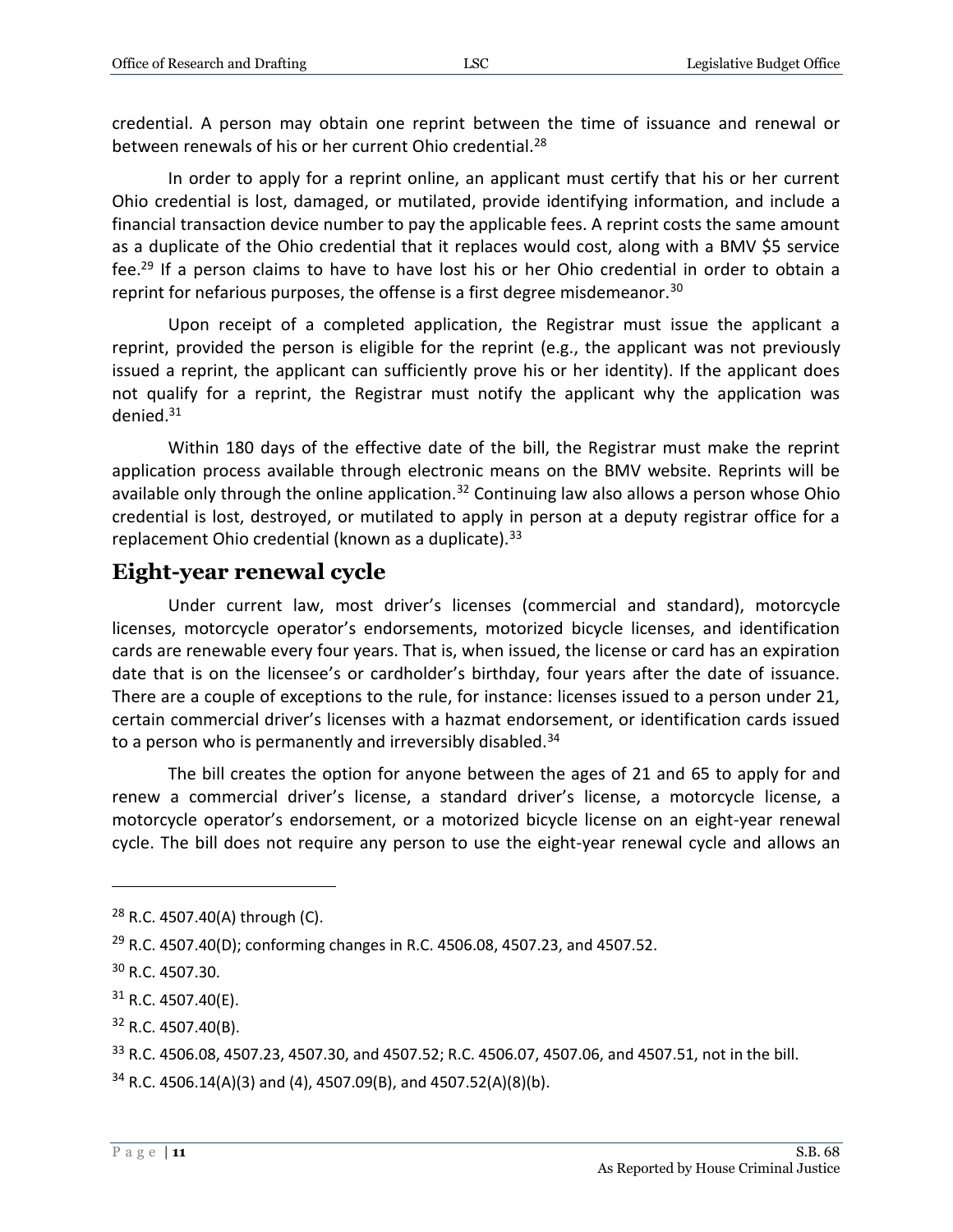individual to still apply for and renew a license with a four-year renewal cycle. However, the bill retains the requirement that persons over 65 apply for a license on a four-year renewal cycle.<sup>35</sup>

The bill maintains current law's initial expiration date (on the  $21<sup>st</sup>$  birthday of the licensee) for all licenses issued to someone under  $21<sup>36</sup>$  Additionally, a person with a commercial driver's license with a hazmat endorsement must continue to use the four-year or less renewal cycle because of the required five-year federal renewal period for the endorsement.<sup>37</sup>

The bill also creates the option for anyone, regardless of age, to apply for and renew a state identification card on an eight-year renewal cycle, as an alternative to the four-year cycle required for most cardholders under current law.<sup>38</sup> Similar to driver's licenses, the bill does not require any person to use the eight-year renewal cycle and allows an individual to apply for and renew an identification card with a four-year renewal cycle.

A driver's license or identification card with an eight-year renewal cycle complies with the federal REAL ID requirements, which allow for up to eight years between renewals.<sup>39</sup> Indeed, many other states have a similar eight-year renewal option.<sup>40</sup>

#### <span id="page-11-0"></span>**Costs and fees**

The bill keeps the cost of a four-year driver's license or identification card the same as under current law. The cost of an eight-year license or card is twice the amount of a four-year license or card, minus \$1. A cost comparison of the four-year to the eight-year option is provided in the table below:

 $35$  R.C. 4506.14(A)(1) and (2), 4507.09(A), and 4511.521.

 $36$  R.C. 4506.14(A)(4) and 4507.09(B).

 $37$  R.C. 4506.14(A)(3).

 $38$  R.C. 4507.52(A)(8)(a).

<sup>&</sup>lt;sup>39</sup> Emergency Supplemental Appropriations Act for Defense, the Global War on Terror, and Tsunami Relief of 2005 § 202, 49 U.S.C. 30301 (2018).

<sup>&</sup>lt;sup>40</sup> For examples of other states' expiration dates, see [https://www.iihs.org/topics/older-drivers/license](https://www.iihs.org/topics/older-drivers/license-renewal-laws-table)[renewal-laws-table.](https://www.iihs.org/topics/older-drivers/license-renewal-laws-table)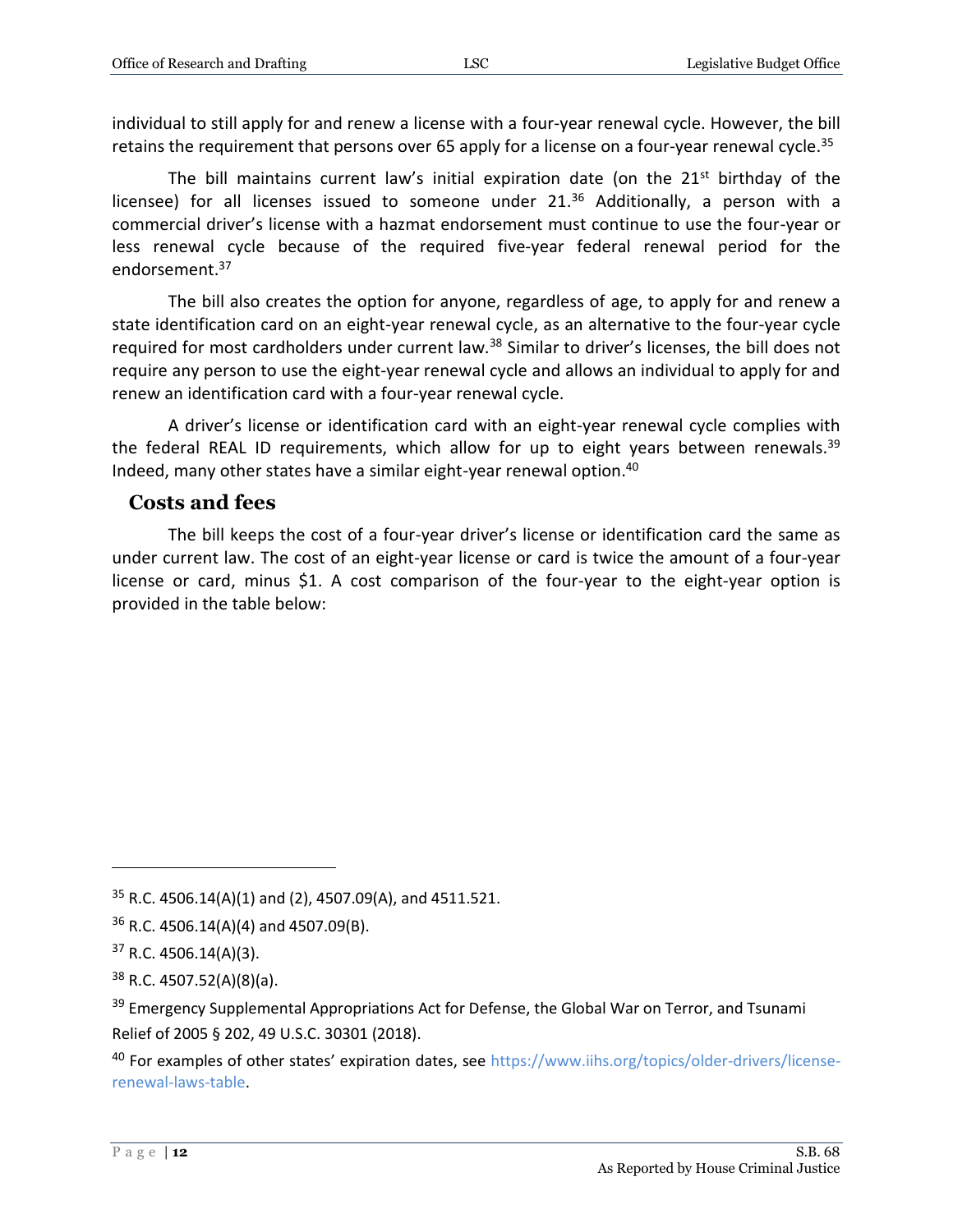| Breakdown of the renewal costs and fees under H.B. 372     |                 |                |                                                |                                          |                                                 |              |
|------------------------------------------------------------|-----------------|----------------|------------------------------------------------|------------------------------------------|-------------------------------------------------|--------------|
| <b>Type of</b><br>identification                           | <b>Base Fee</b> | <b>BMV Fee</b> | <b>Deputy</b><br>Registrar<br>$\text{Fe}^{41}$ | <b>Vision</b><br><b>Screening</b><br>Fee | <b>Document</b><br><b>Authentication</b><br>Fee | <b>Total</b> |
| CDL (4-<br>year) <sup>42</sup>                             | \$25            | \$12           | \$5                                            | \$2.75                                   | \$1.50                                          | \$46.25      |
| CDL (8-<br>year) <sup>43</sup>                             | \$49.50         | \$23.50        | \$10                                           | \$5.50                                   | \$3                                             | \$91.50      |
| Driver's<br>license (4-<br>year) <sup>44</sup>             | \$6             | \$12           | $$6.25^{45}$                                   |                                          | \$1.50                                          | \$25.75      |
| Driver's<br>license (8-<br>year) <sup>46</sup>             | \$11.50         | \$23.50        | $$12.50^{47}$                                  |                                          | \$3                                             | \$50.50      |
| Motorized<br>bicycle<br>license (4-<br>year) <sup>48</sup> | \$2.50          | \$12           | \$5                                            | N/A                                      | \$1.50                                          | \$21         |
| Motorized<br>bicycle                                       | \$4.50          | \$23.50        | \$10                                           | N/A                                      | \$3                                             | \$41         |

<sup>41</sup> R.C. 4503.038 was amended in Am. Sub. H.B. 166 of the 133<sup>rd</sup> General Assembly, raising the deputy registrar fee from \$3.50 to \$5.

<sup>42</sup> R.C. 4506.08(A)(3)(b), (B)(1), and (C)(1)(c).

<sup>43</sup> R.C. 4506.08(A)(3)(c), (B)(2), and (C)(1)(f).

<sup>44</sup> R.C. 4507.23(C)(1), (F)(3), and (G)(3) and 4507.24(A)(1). A motorcycle license and an initial motorcycle operator's endorsement are on the same fee schedule as a driver's license. Subsequent renewal of an endorsement is linked to the renewal of the driver's license and the BMV does not charge an additional fee for the endorsement.

 $45$  The deputy registrar fee and vision screening fee are combined in the statute with a presumed \$3.50 deputy registrar fee and a \$2.75 vision screening fee. R.C. 4507.24(A)(1).

<sup>46</sup> R.C. 4507.23(C)(1), (F)(4), and (G)(4) and 4507.24(A)(2).

<sup>47</sup> The 4-year fees were doubled for the 8-year license. R.C. 4507.24(A)(2).

<sup>48</sup> R.C. 4507.23(D), (F)(3), and (G)(3) and 4507.24(A)(3).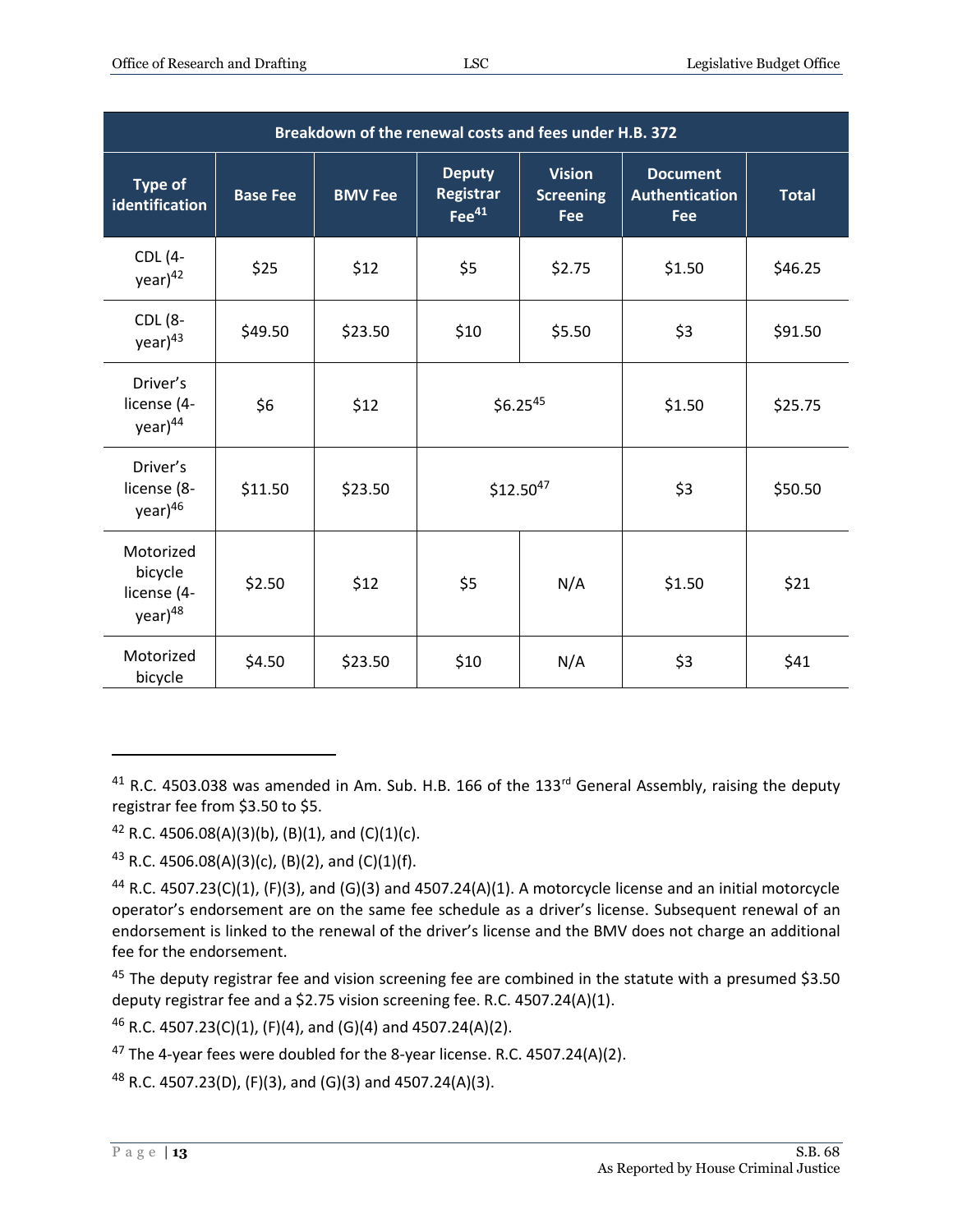| Breakdown of the renewal costs and fees under H.B. 372 |                 |                |                                                 |                                                 |                                                        |              |
|--------------------------------------------------------|-----------------|----------------|-------------------------------------------------|-------------------------------------------------|--------------------------------------------------------|--------------|
| <b>Type of</b><br>identification                       | <b>Base Fee</b> | <b>BMV Fee</b> | <b>Deputy</b><br><b>Registrar</b><br>$Fee^{41}$ | <b>Vision</b><br><b>Screening</b><br><b>Fee</b> | <b>Document</b><br><b>Authentication</b><br><b>Fee</b> | <b>Total</b> |
| license (8-<br>year) <sup>49</sup>                     |                 |                |                                                 |                                                 |                                                        |              |
| Identification<br>card $(4-$<br>year) <sup>50</sup>    | \$3.50          | N/A            | \$5                                             | N/A                                             | \$1.50                                                 | \$10         |
| Identification<br>card (8-<br>year) <sup>51</sup>      | \$6             | N/A            | \$10                                            | N/A                                             | \$3.00                                                 | \$19         |

#### <span id="page-13-0"></span>**Availability of the program**

The bill makes the eight-year renewal option available on and after July 1, 2021.<sup>52</sup>

## <span id="page-13-1"></span>**Orthotics and prosthetics licensure for unique qualifications**

The bill permits the Ohio Occupational Therapy, Physical Therapy, and Athletic Trainers Board to issue an orthotics, prosthetics, or orthotics and prosthetics license to an applicant with unique and exceptional qualifications if the applicant meets requirements established by the Board. Under continuing law, an applicant is eligible to be issued a license by the Board if the applicant meets specified education and experience requirements.<sup>53</sup>

Under the bill, the Orthotics, Prosthetics, and Pedorthics Advisory Council must issue recommendations to the Board on the requirements to issue a license to an applicant with unique and exceptional qualifications. The Board must adopt rules based on the recommendations that establish the requirements for an applicant to be eligible for an orthotics, prosthetics, or orthotics and prosthetics license because of the applicant's unique and exceptional qualifications. The rules must include standards for satisfactory evidence that demonstrate the applicant's qualifications through the applicant's education, experience, or training.<sup>54</sup>

<sup>&</sup>lt;sup>49</sup> R.C. 4507.23(D), (F)(4), and (G)(4) and 4507.24(A)(4).

<sup>50</sup> R.C. 4507.50(B)(1).

 $51$  R.C. 4507.50(B)(1).

<sup>52</sup> Section 3.

<sup>53</sup> R.C. 4779.10, 4779.11, and 4779.12, with conforming changes in R.C. 4779.17 and 4779.18.

<sup>54</sup> R.C. 4779.08 and 4779.35.